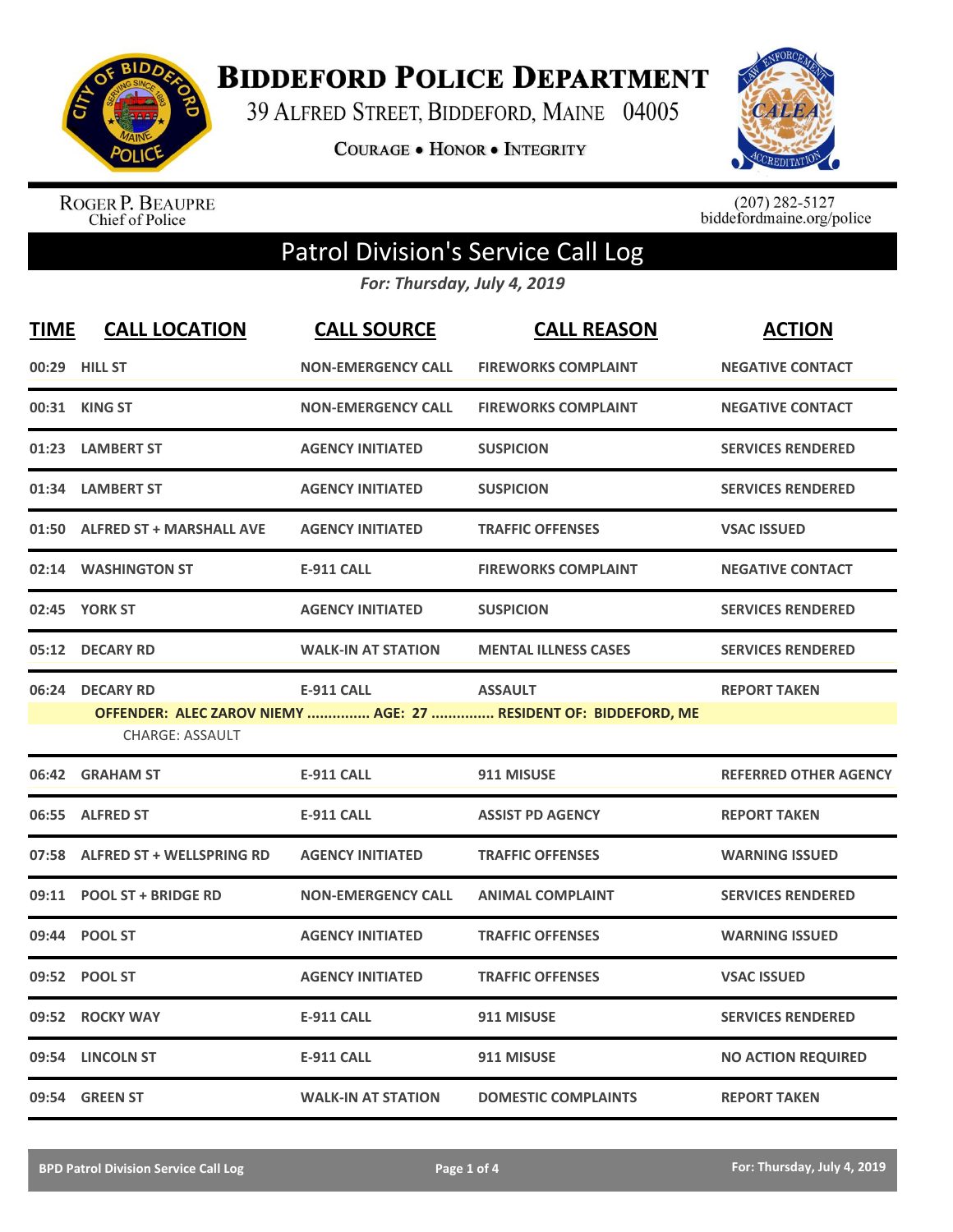| <b>TIME</b> | <b>CALL LOCATION</b>           | <b>CALL SOURCE</b>        | <b>CALL REASON</b>             | <b>ACTION</b>             |
|-------------|--------------------------------|---------------------------|--------------------------------|---------------------------|
|             | 09:57 SOKOKIS RD               | <b>E-911 CALL</b>         | 911 MISUSE                     | <b>WARNING ISSUED</b>     |
|             | 10:08 ALFRED ST                | <b>NON-EMERGENCY CALL</b> | <b>COURT ORDERED CHECK IN</b>  | <b>SERVICES RENDERED</b>  |
|             | 10:09 POOL ST                  | <b>AGENCY INITIATED</b>   | <b>TRAFFIC OFFENSES</b>        | <b>VSAC ISSUED</b>        |
| 10:19       | <b>MAIN ST</b>                 | <b>NON-EMERGENCY CALL</b> | <b>SUSPICION</b>               | <b>NO ACTION REQUIRED</b> |
|             | <b>10:29 FORTUNES ROCKS RD</b> | <b>AGENCY INITIATED</b>   | <b>PARKING COMPLAINT</b>       | <b>VEHICLE TOWED</b>      |
|             | 10:32 WESTWOOD DR              | <b>E-911 CALL</b>         | 911 MISUSE                     | <b>NEGATIVE CONTACT</b>   |
|             | 10:36 WEST ST                  | <b>AGENCY INITIATED</b>   | <b>TRAFFIC OFFENSES</b>        | <b>WARNING ISSUED</b>     |
|             | 10:44 WEST ST                  | <b>AGENCY INITIATED</b>   | <b>TRAFFIC OFFENSES</b>        | <b>WARNING ISSUED</b>     |
|             | 10:59 WEST ST                  | <b>AGENCY INITIATED</b>   | <b>TRAFFIC OFFENSES</b>        | <b>WARNING ISSUED</b>     |
|             | 11:09 WEST ST                  | <b>AGENCY INITIATED</b>   | <b>TRAFFIC OFFENSES</b>        | <b>WARNING ISSUED</b>     |
|             | 11:25 SACO FALLS WAY           | <b>NON-EMERGENCY CALL</b> | <b>ANIMAL COMPLAINT</b>        | <b>SERVICES RENDERED</b>  |
|             | 11:32 POOL ST                  | <b>AGENCY INITIATED</b>   | <b>TRAFFIC OFFENSES</b>        | <b>WARNING ISSUED</b>     |
|             | 11:39 DECARY RD                | <b>AGENCY INITIATED</b>   | <b>OUT FOR FIRE INSPECTION</b> | <b>SERVICES RENDERED</b>  |
|             | 11:41 POOL ST                  | <b>AGENCY INITIATED</b>   | <b>TRAFFIC OFFENSES</b>        | <b>VSAC ISSUED</b>        |
|             | 11:57 POOL ST                  | <b>AGENCY INITIATED</b>   | <b>TRAFFIC OFFENSES</b>        | <b>WARNING ISSUED</b>     |
|             | 12:08 POOL ST                  | <b>AGENCY INITIATED</b>   | <b>TRAFFIC OFFENSES</b>        | <b>WARNING ISSUED</b>     |
|             | 12:31 ACORN ST + HILL ST       | <b>NON-EMERGENCY CALL</b> | <b>ANIMAL COMPLAINT</b>        | <b>SERVICES RENDERED</b>  |
|             | 12:38 POOL ST                  | <b>NON-EMERGENCY CALL</b> | <b>HARASSMENT</b>              | <b>UNFOUNDED</b>          |
|             | 12:49 GUINEA RD                | E-911 CALL                | 911 MISUSE                     | <b>NEGATIVE CONTACT</b>   |
|             | 13:01 BOULDER WAY              | E-911 CALL                | <b>SUSPICION</b>               | <b>GONE ON ARRIVAL</b>    |
|             | 13:24 SOUTH ST                 | <b>AGENCY INITIATED</b>   | <b>TRAFFIC OFFENSES</b>        | <b>WARNING ISSUED</b>     |
|             | 13:29 ELM ST                   | <b>NON-EMERGENCY CALL</b> | <b>JUVENILE OFFENSES</b>       | <b>SERVICES RENDERED</b>  |
|             | 13:38 FORTUNES ROCKS RD        | E-911 CALL                | 911 MISUSE                     | <b>NO ACTION REQUIRED</b> |
|             | 13:39 MAY ST                   | <b>AGENCY INITIATED</b>   | <b>TRAFFIC OFFENSES</b>        | <b>VSAC ISSUED</b>        |
|             | 13:41 BEACH HOUSE LN           | E-911 CALL                | 911 MISUSE                     | <b>SERVICES RENDERED</b>  |
|             | 14:03 ELM ST                   | <b>AGENCY INITIATED</b>   | <b>TRAFFIC OFFENSES</b>        | <b>WARNING ISSUED</b>     |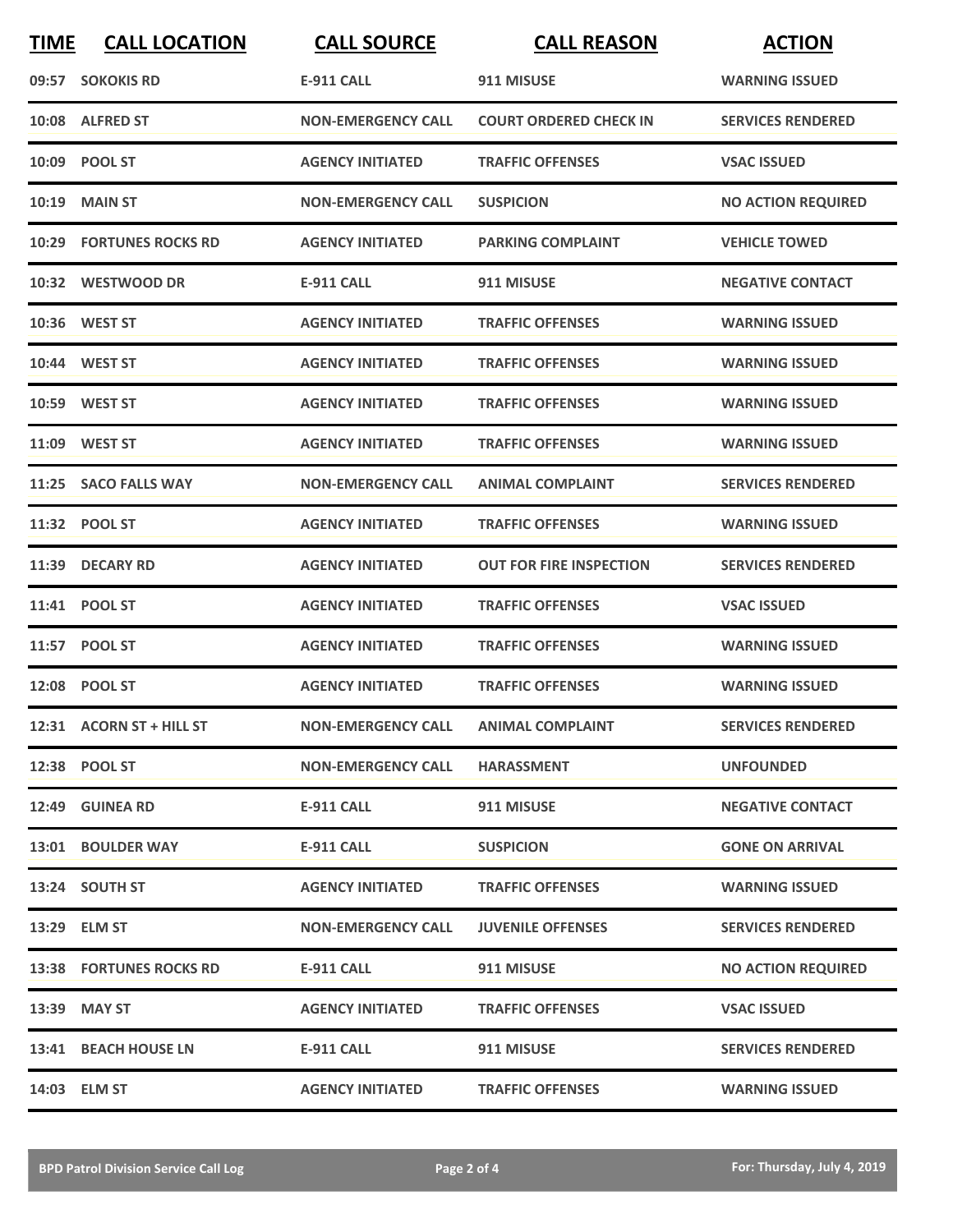| <b>TIME</b> | <b>CALL LOCATION</b>                                 | <b>CALL SOURCE</b>        | <b>CALL REASON</b>                                                                                     | <b>ACTION</b>                |
|-------------|------------------------------------------------------|---------------------------|--------------------------------------------------------------------------------------------------------|------------------------------|
|             | 14:14 HILL ST                                        | <b>AGENCY INITIATED</b>   | <b>TRAFFIC OFFENSES</b>                                                                                | <b>WARNING ISSUED</b>        |
|             | 14:20 FRANKLIN ST                                    | <b>NON-EMERGENCY CALL</b> | <b>ANIMAL COMPLAINT</b>                                                                                | <b>NO ACTION REQUIRED</b>    |
|             | 14:53 ANDREWS RD                                     | <b>E-911 CALL</b>         | 911 MISUSE                                                                                             | <b>SERVICES RENDERED</b>     |
|             | 15:15 ALFRED ST + CLARK ST                           | <b>AGENCY INITIATED</b>   | <b>TRAFFIC OFFENSES</b>                                                                                | <b>WARNING ISSUED</b>        |
|             | 15:29 MAY ST<br>CHARGE: DOMESTIC VIOLENCE ASSAULT    | <b>E-911 CALL</b>         | <b>DOMESTIC COMPLAINTS</b><br>OFFENDER: VANTHANH LARNERD  AGE: 37  RESIDENT OF: BIDDEFORD, ME          | <b>ARREST(S) MADE</b>        |
|             | 15:30 ALFRED ST                                      | <b>AGENCY INITIATED</b>   | <b>SUSPICION</b>                                                                                       | <b>NO VIOLATION</b>          |
|             | 15:42 ALFRED ST + POOL ST                            | <b>AGENCY INITIATED</b>   | <b>TRAFFIC SIGNAL MALFUNCTIONS</b>                                                                     | <b>SERVICES RENDERED</b>     |
|             | 15:53 ALFRED ST + RAY ST                             | <b>E-911 CALL</b>         | 911 MISUSE                                                                                             | <b>CALL TRANSFERRED</b>      |
|             | 16:20 SACO FALLS WAY                                 | <b>E-911 CALL</b>         | 911 MISUSE                                                                                             | <b>SERVICES RENDERED</b>     |
|             | 16:43 ALFRED ST + RAY ST<br>CHARGE: OUI (ALCOHOL)    | <b>AGENCY INITIATED</b>   | <b>OPERATING UNDER INFLUENCE</b><br>OFFENDER: MONTANA SKY STEWART  AGE: 23  RESIDENT OF: BIDDEFORD, ME | <b>ARREST(S) MADE</b>        |
| 17:13       | <b>MAIN ST + WASHINGTON ST</b>                       | <b>E-911 CALL</b>         | <b>CHECK WELFARE</b>                                                                                   | <b>NO ACTION REQUIRED</b>    |
| 17:59       | <b>MAIN ST</b>                                       | <b>NON-EMERGENCY CALL</b> | <b>SMOKING COMPLAINT</b>                                                                               | <b>UNABLE TO LOCATE</b>      |
|             | 18:50 ALFRED ST                                      | <b>NON-EMERGENCY CALL</b> | <b>SHUTTLE BUS COMPLAINT</b>                                                                           | <b>REFERRED OTHER AGENCY</b> |
|             | 19:43 ELM ST                                         | <b>E-911 CALL</b>         | <b>SUSPICION</b>                                                                                       | <b>SERVICES RENDERED</b>     |
|             | 20:11 WEST ST + FOREST ST                            | <b>AGENCY INITIATED</b>   | <b>TRAFFIC OFFENSES</b>                                                                                | <b>WARNING ISSUED</b>        |
|             | 20:19 ALFRED ST                                      | <b>WALK-IN AT STATION</b> | <b>COURT ORDERED CHECK IN</b>                                                                          | <b>NO VIOLATION</b>          |
|             | 20:24 ALFRED ST                                      | <b>AGENCY INITIATED</b>   | <b>TRAFFIC OFFENSES</b>                                                                                | <b>WARNING ISSUED</b>        |
|             | 20:26 PROSPECT ST                                    | <b>NON-EMERGENCY CALL</b> | <b>FIREWORKS COMPLAINT</b>                                                                             | <b>UNFOUNDED</b>             |
|             | 20:26 PEARL ST                                       | <b>NON-EMERGENCY CALL</b> | <b>SUSPICION</b>                                                                                       | <b>UNFOUNDED</b>             |
|             | 20:40 LESTER B ORCUTT BLVD                           | <b>AGENCY INITIATED</b>   | <b>ALL OTHER</b>                                                                                       | <b>SERVICES RENDERED</b>     |
|             | 20:47 ALFRED ST + BOULDER WAY                        | <b>AGENCY INITIATED</b>   | <b>TRAFFIC OFFENSES</b>                                                                                | <b>WARNING ISSUED</b>        |
|             | 20:58 ELM ST + UNION ST                              | <b>AGENCY INITIATED</b>   | <b>TRAFFIC OFFENSES</b>                                                                                | <b>WARNING ISSUED</b>        |
|             | 21:01 JEFFERSON ST + WASHINGTON S NON-EMERGENCY CALL |                           | <b>DISTURBANCE / NOISE</b>                                                                             | <b>UNFOUNDED</b>             |
|             | 21:08 LIBERTY AVE + PROSPECT ST                      | <b>NON-EMERGENCY CALL</b> | <b>FIREWORKS COMPLAINT</b>                                                                             | <b>UNFOUNDED</b>             |